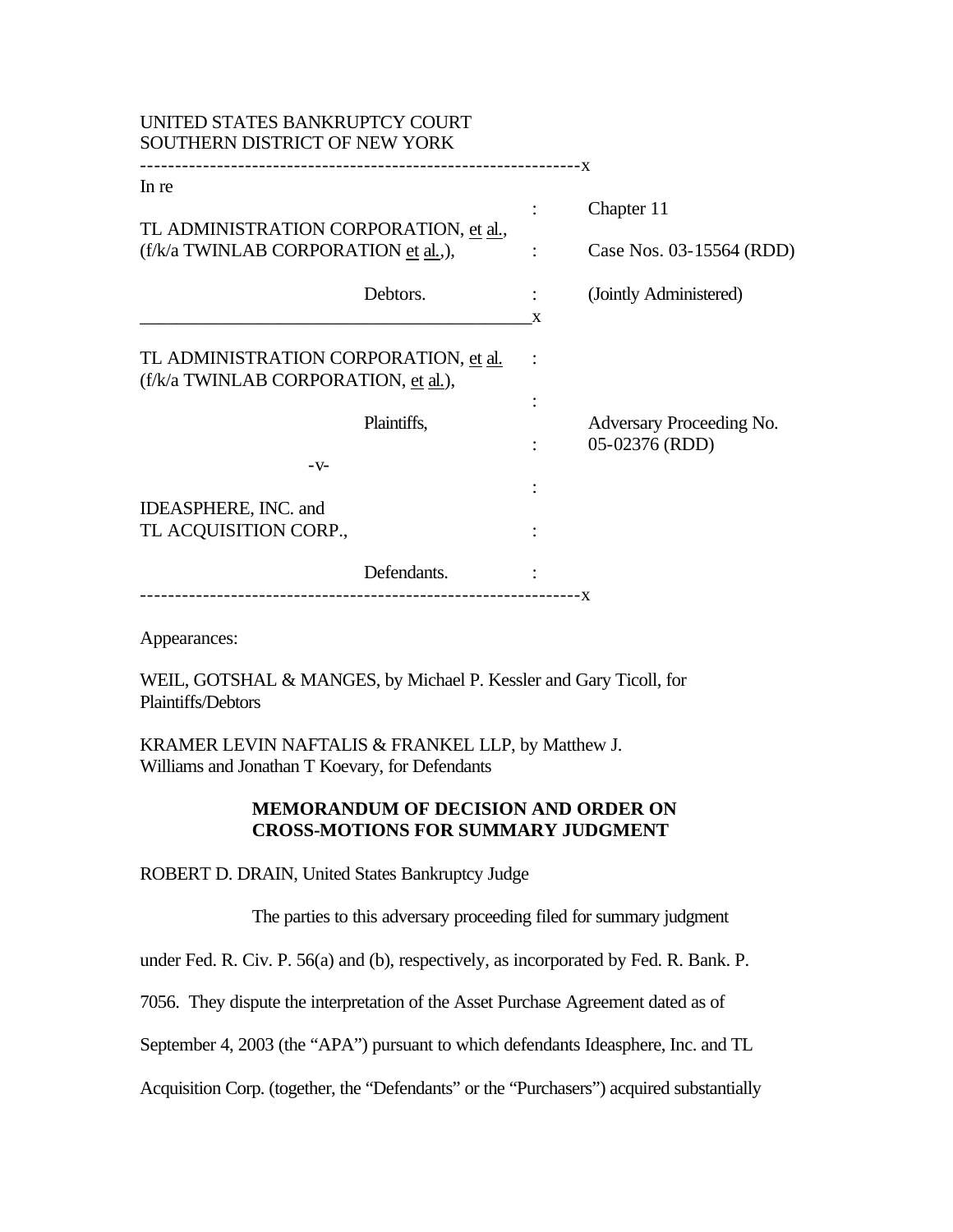all of the assets of the above-captioned debtors and debtors in possession (the "Debtors" or the "Sellers"). Specifically, they disagree whether the purchased assets include rights to restitution from two of the Debtors' insurance brokers pursuant to agreements under which the brokers settled litigation against them brought by the Attorney General of the State of New York.<sup>1</sup> Although the brokers' allegedly wrongful activity occurred before the date of the APA, the Attorney General began his lawsuits well after the APA closed, and neither the Debtors nor the Defendants anticipated the right to receive several hundred thousand dollars of restitution payments. The issue, then, is to determine, in the absence of any specific reference in the APA to these unexpected rights, how the APA provided for them; are the Debtors' rights to restitution purchased assets, or not?

## **Discussion**

This Court has jurisdiction over the cross-motions under 28 U.S.C. § 1334(b) because they pertain to the interpretation and implementation of the APA that was previously approved by the Court. This core proceeding, *see* 28 U.S.C. §  $157(b)(2)(A)$  and  $(O)$ , is one of the types of proceedings with respect to which the bankruptcy reference was not withdrawn in these chapter 11 cases by the District Court's order of March 22, 2005 (Rakoff, J).

A motion for summary judgment shall be granted if "the pleadings, depositions, answers to interrogatories, and admissions on file, together with the affidavits, if any, show that there is no genuine issue as to any material fact and that the moving party is entitled to a judgment as a matter of law." Fed. R. Civ. P. 56(c). "Where the record taken as a whole could not lead a rational trier of fact to find for the

 $<sup>1</sup>$  The New York Attorney General's complaint alleged that the insurance brokers had engaged in</sup> anticompetitive and fraudulent practices, including "bid rigging" to inflate payments for their brokerage services.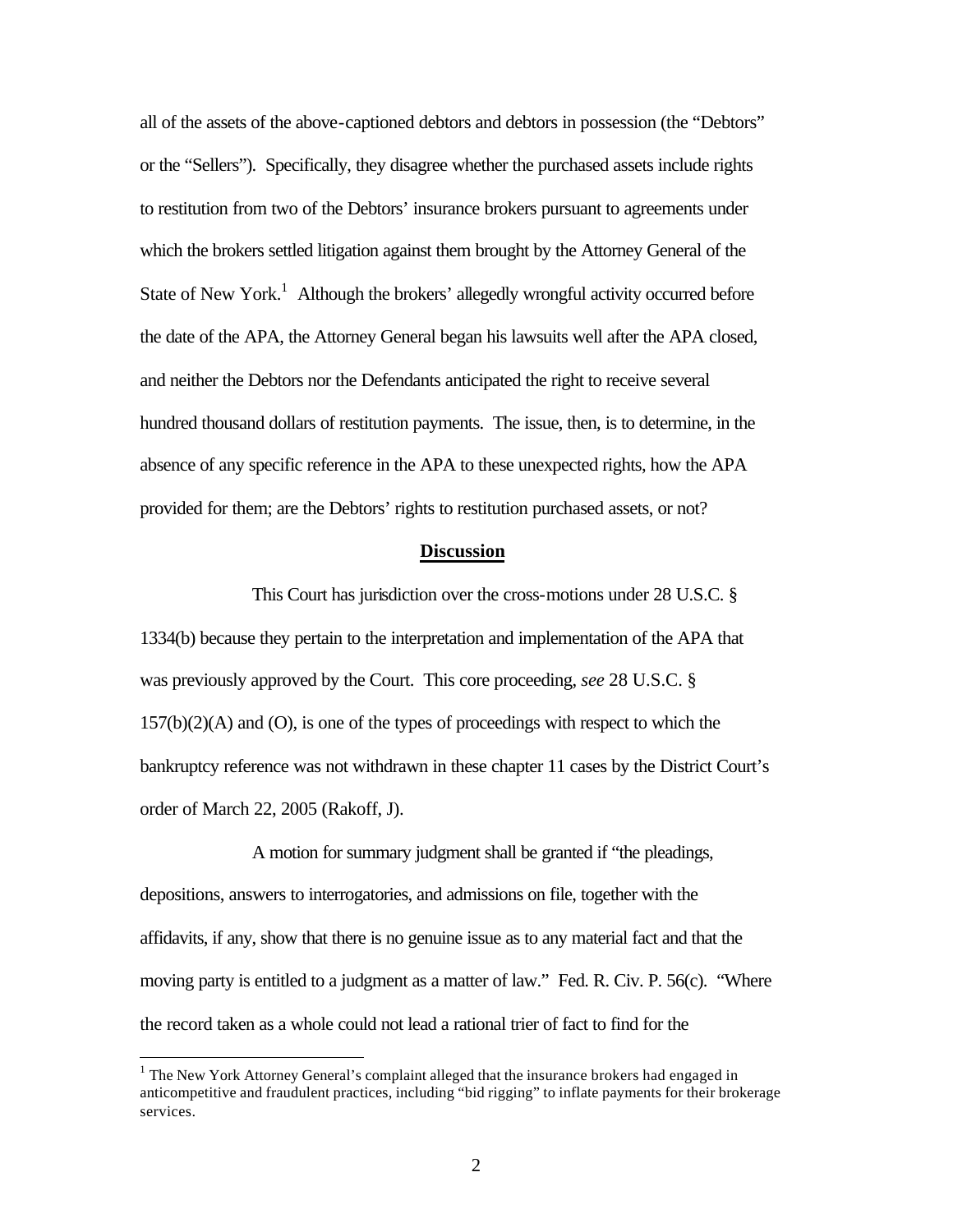nonmoving party," there is no genuine issue of material fact. *Matsushita Elec. Indus. Co. v. Zenith Radio Corp.*, 475 U.S. 574, 587 (1986). Although all reasonable inferences should be drawn in the nonmoving party's favor, *Celotex Corp. v. Catrett*, 477 U.S. 317, 322 (1986), to defeat a properly supported motion for summary judgment the nonmoving party "must do more than simply show that there is some metaphysical doubt as to the material facts," *Matsushita*, 475 U.S. at 586; it must present "significant probative supporting evidence" that a genuine issue of material fact exists. *Anderson v. Liberty Lobby, Inc.*, 477 U.S. 242, 249 (1986).

"Under New York law<sup>2</sup> a written contract is to be interpreted so as to give effect to the intention of the parties as expressed in the unequivocal language they have employed." *Cruden v. Bank of New York*, 957 F.2d 961, 976 (2d Cir. 1992). "Under New York law, . . . if a contract is unambiguous on its face, its proper construction is a question of law." *Metropolitan Life Ins. Co. v. RJR Nabisco, Inc.*, 906 F.2d 884, 889 (2d Cir. 1990). A court should not look beyond the confines of the contract if its relevant provisions are plain and unambiguous. *Arcadian Phosphates, Inc. v. Arcadian Corp.*, 884 F.2d 69, 73 (2d Cir. 1989); *Shugrue v. Pension Benefit Guar. Corp.* (*In re Ionosphere Clubs, Inc.*), 147 B.R. 855, 861-62 (Bankr. S.D.N.Y. 1992). Giving the words and phrases of a contract their plain meaning, a court should find contractual provisions ambiguous only if they are reasonably susceptible to more than one interpretation. *Krumme v. Westpoint Stevens, Inc.*, 238 F.3d 133, 139 (2d Cir. 2000); *Burger King v. Horn & Hardart Co.*, 893 F.2d 525, 527 (2d Cir. 1990). "Contract language is unambiguous if it has a definite and precise meaning, unattended by danger

<sup>&</sup>lt;sup>2</sup> The parties agree that New York law applies. See APA  $\S$  13.6: "This Agreement shall be governed by and construed in accordance with the laws of the State of New York applicable to contracts made and performed in such State."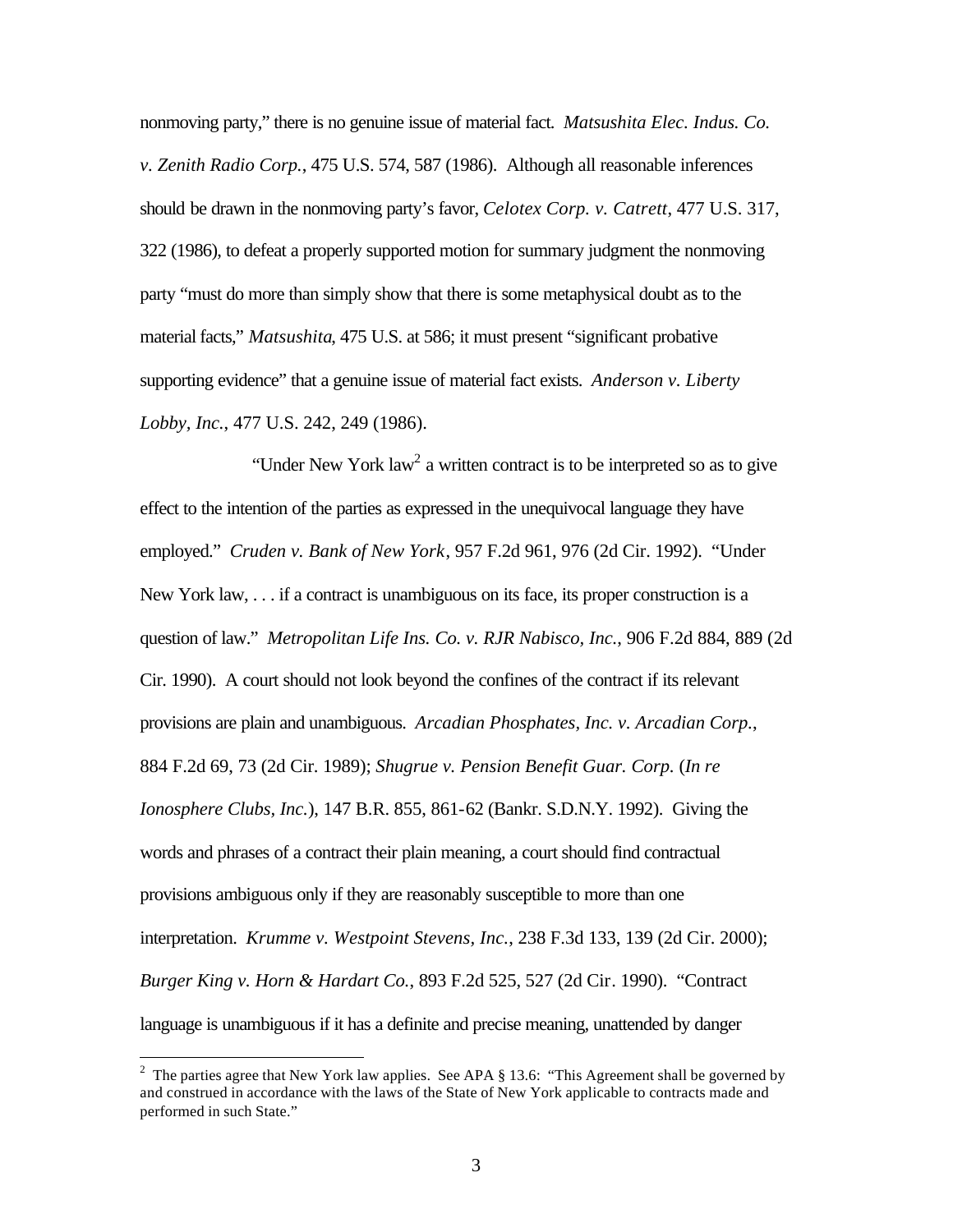of misconception in the purport of the contract itself, and concerning which there is no reasonable basis for a difference of opinion." *Metropolitan Life*, 906 F.2d at 889 (internal quotation and citation omitted). "Language whose meaning is otherwise plain is not ambiguous merely because the parties urge different interpretations in the litigation."

*Id.*

As noted, the APA did not address with specificity the Sellers' rights to restitution payments obtained under the Attorney General's settlements. One therefore must examine the sections of the APA that generally define what the Purchasers did and did not acquire.

The first such provision defines the "Purchased Assets."

'Purchased Assets' shall mean all the assets, properties, rights and claims of very kind and description of each of the Sellers *used in the Business (other than Excluded Assets), whether* real or personal, tangible or *intangible*, vested or unvested, *contingent or otherwise*, wherever located and whether existing now or hereinafter acquired, *as the same shall exist on the Closing Date*, whether or not any of such assets, properties, rights or claims have any value for accounting purposes or are carried or reflected on or specifically referred to in books or financial statements of Sellers.

APA § 2.1 (emphasis added). It is plain from this definition that the "Purchased Assets" are those assets "used in the Business," unless they are "Excluded Assets," although they may be "intangible" and "contingent" as of the Closing Date and need not be reflected on the Sellers' books or financial statements.

Section 2.1 does not end with the language quoted above, however. It lists

a number of specific categories of assets that are included<sup>3</sup> within the "Purchased Assets"

definition. Three are relevant:

 $3$  From the parties' use of the word "including" to introduce these categories, it is clear that they intended the definition of "Purchased Assets" not to be limited to these specific types of assets. "The word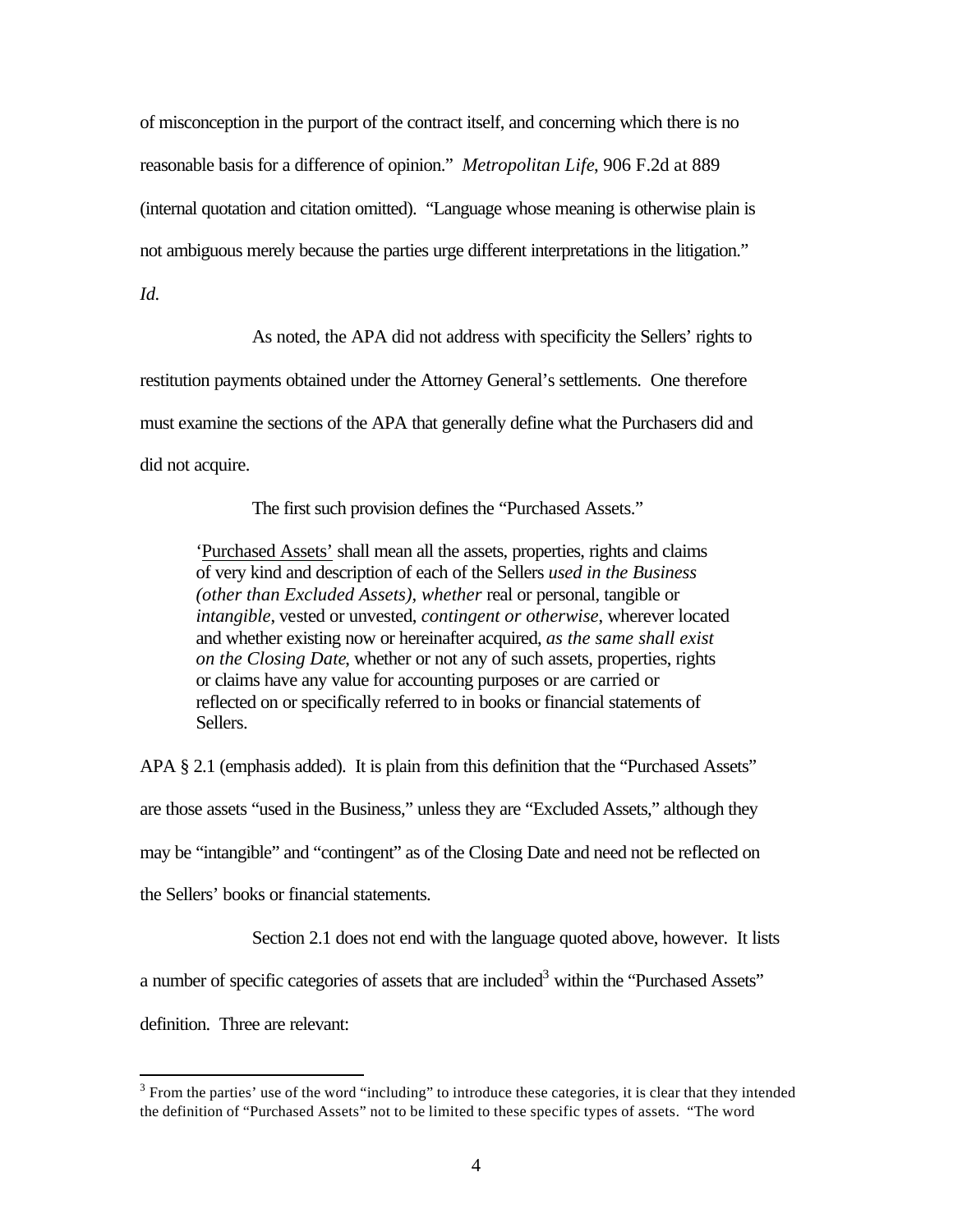(a) all accounts receivable *other than* any accounts receivable and *any other rights to receive payments arising out of or in connection with any Excluded Asset* or the sale or distribution of Excluded Products;

\* \* \*

(o) all goodwill and other *intangible assets associated with the Business*, including customer and supplier lists and the goodwill associated with the Purchased Intellectual Property; and

(p) *any rights, claims or causes of action of Sellers against third parties relating to the Business* or the Purchased Assets arising out of events occurring on or prior to the Closing Date, *but excluding those related to the Excluded Assets*. . . .

APA §§ 2.1(a), (o), (p) (emphasis added). As with the general definition of the

"Purchased Assets," these three more specific descriptions of "Purchased Assets" include

"intangible assets  $\dots$  associated with the Business" (APA  $\S$  2.1(o)) and "rights, claims or

causes of action . . . against third parties relating to the Business" (APA  $\S 2.1(p)$ ); and

they exclude "rights to receive payments arising out of or in connection with any

Excluded Asset" (APA  $\S 2.1$  (a)) and "rights, claims or causes of action . . . related to the

Excluded Assets" (APA  $\S$  2.1(p)).

The APA defines the Sellers' "Business" in relevant part as follows:

'Business' means *the business of Sellers, including the manufacturing and marketing of nutritional products*, including vitamins, minerals, supplements, herbals and tea, and diet, energy and sports nutrition products including powders, bars, drinks and other health products sold through health and natural food stores, national and regional drug store chains, supermarkets, mass merchandise retailers, military post exchanges and other channels. . . .

APA § 1.1 (emphasis added).

<sup>&#</sup>x27;including' or any variation thereof means 'including, without limitation' and shall not be construed to limit any general statement that it follows to the specific or similar items or matters immediately following it." APA § 1.3.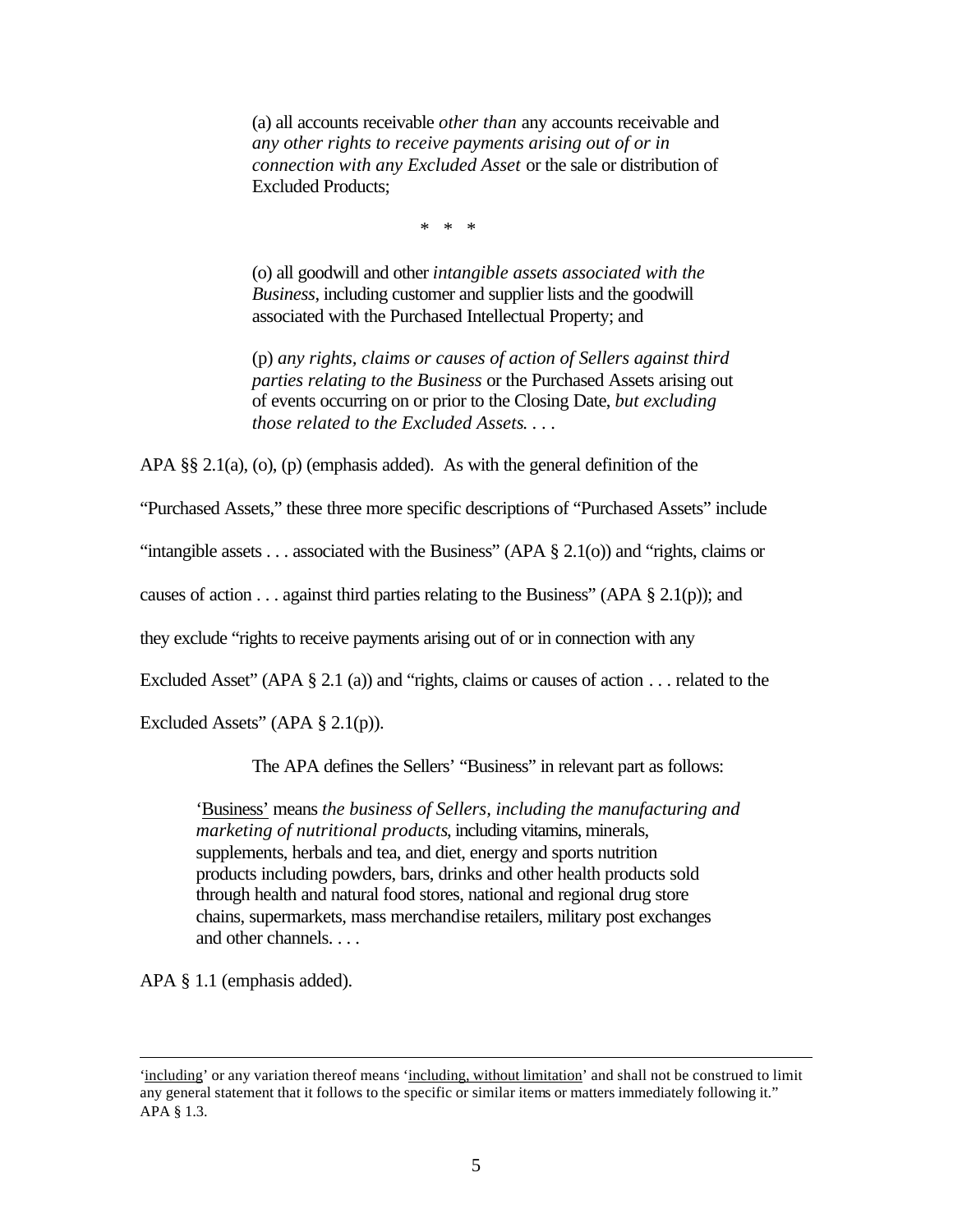Confirming that "Nothing herein contained shall be deemed to sell,

transfer, assign or convey the Excluded Assets to any Purchaser, and Sellers shall retain all right, title and interest to, in and under the Excluded Assets," the parties defined the "Excluded Assets" as "all assets, properties, interests and rights of Sellers other than the Purchased Assets." APA § 2.2. Then, as with the definition of "Purchased Assets," they listed several categories of Excluded Assets specifically included within the broader definition of "Excluded Assets," including, as relevant to the present dispute,

> (i) all insurance policies or rights to proceeds thereof relating to the assets, properties, business or operations of Sellers, except as otherwise agreed among Purchasers and Sellers prior to the Closing.

APA § 2.2(i).

Taking the foregoing provisions together, it is clear that the Purchasers

were buying only a *business*, with the further exception of the Excluded Assets. APA §

2.1; see also APA § 5.6(b), in which the Sellers represent:

*The Purchased Assets constitute all of the properties and assets relating to or held for use in connection with the Business, other than the Excluded Assets.* There are no material assets or properties used primarily in the operation of the Business and owned by a third party that will not be leased or licensed to Purchasers under current leases or license agreements.

APA § 5.6(b) (emphasis added). This is different, of course, than drafting the APA to provide that the Purchasers were buying *all* of the Sellers' assets with the exception of specifically excluded assets, which is not what the definitions provide.

Similar contract language – in which the parties defined the purchased

assets as those "used or intended for use in or in connection with the Business" -- was

recently found to express the parties' intention to exclude from an acquisition a similarly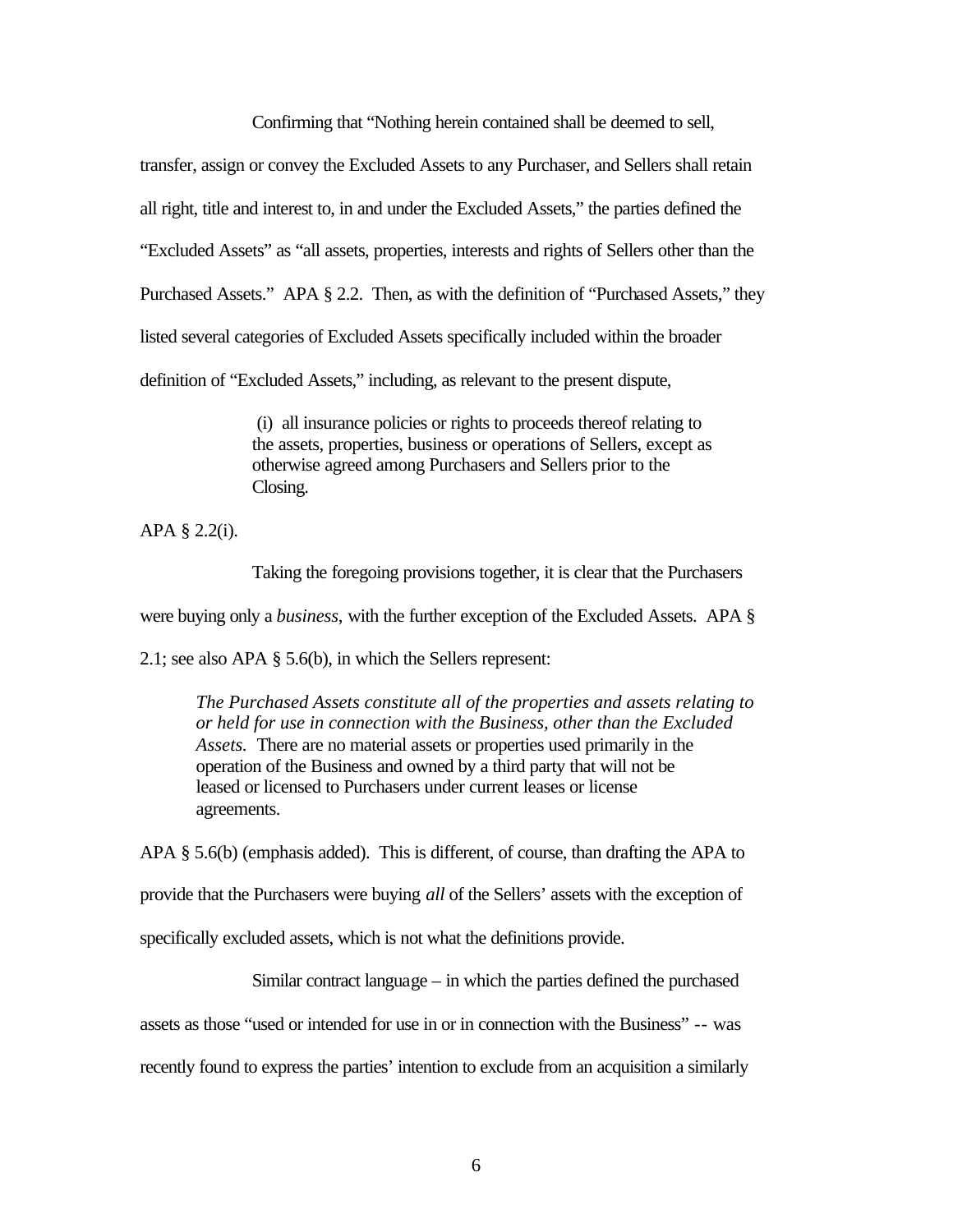unanticipated asset, the right to receive proceeds resulting from the "demutualization" of an insurance company that had previously issued annuities to the seller. *Bank of New York v. Janowick*, 2005 U.S. Dist. LEXIS 16728 (W.D. Ky. August 10, 2005). The asset purchase agreement in *Janowick* had not specifically addressed this asset, although the parties' definition of the purchased assets, like section 2.1(p) of the APA, included, "all claims, causes of action, choses in action [and] rights of recovery . . . pertaining to, or arising out of, the Business. . . ." *Id*. at 9.

Because the parties had defined the "Business" in which the purchased assets had to be "used" as "the business of converting alumina into primary aluminum . . . and the sale of such primary aluminum," *id*., the *Janowick* court concluded that the rights at issue "do not constitute 'Assets,'" particularly given that the seller had continuing responsibility for the ultimate source of the funds (a pension plan).<sup>4</sup> *Id*. at 9-10. See also *Execulines Ltd. v. Tel-America of Salt Lake City, Inc.*, 121 Idaho 621, 826 P.2d 1333, 1334-35 (Ida. App. 1991), in which the court determined that a credit for pre-closing telephone service was not included in the acquired assets, which the parties had defined as "all of the assets and property of [seller] used in its business." *Execulines* reached this result notwithstanding that the only assets that the agreement specifically excluded from the acquired assets were a particular account receivable, a bank account and a possible billing credit for a different pre-closing year. *Id.*, 826 P.2d at 1335-36.

Consistent with the foregoing cases and the APA's plain language, the Debtors' rights to restitution under the brokers' settlement agreements with the New York Attorney General are not assets "used in the [Sellers'] Business" of manufacturing and marketing nutritional products, APA § 1.1, and, thus, are not "Purchased Assets."

<sup>4</sup> The seller had invested the surplus assets of the pension plan in the annuities. *Id*.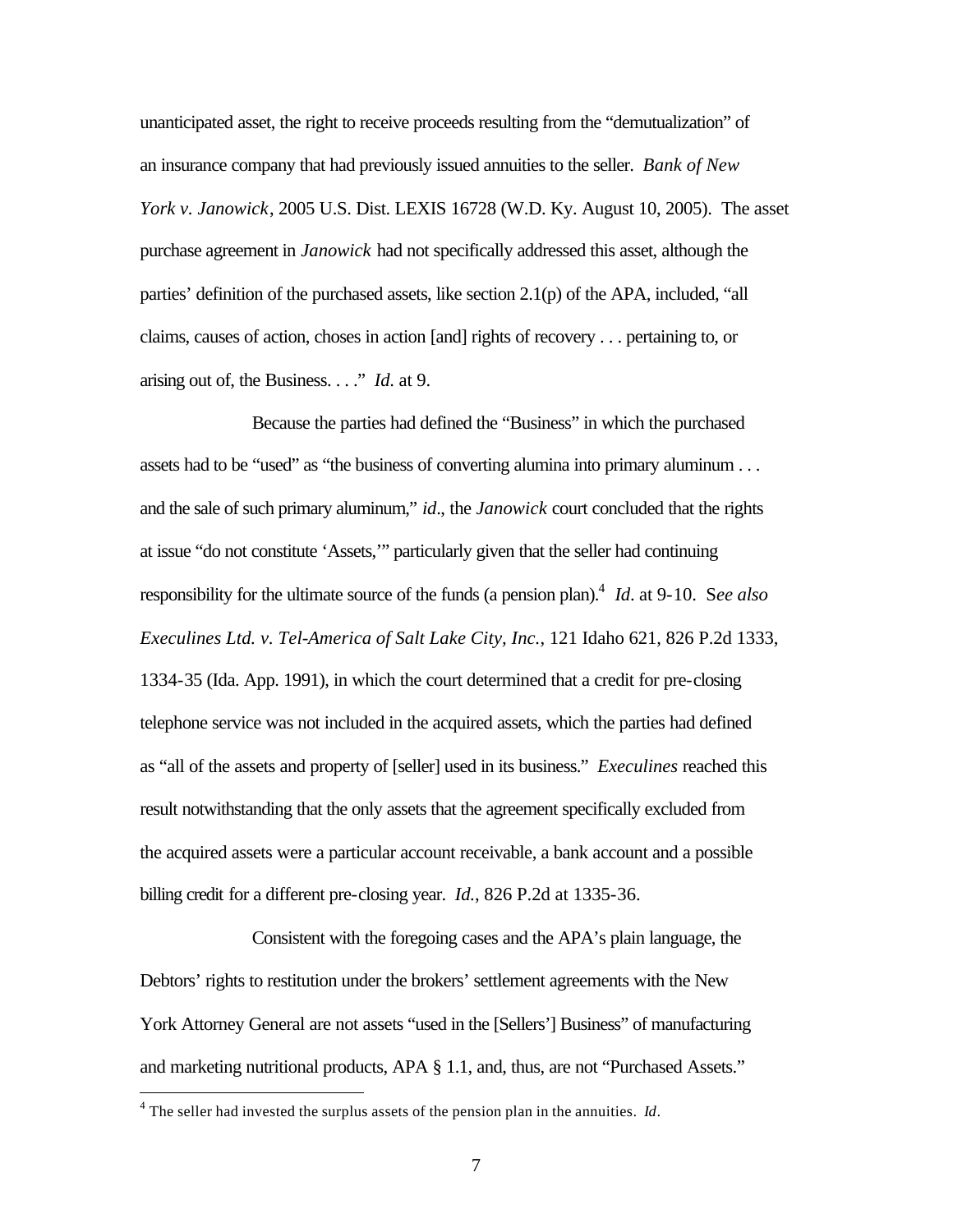This is not because such rights or claims were inchoate and contingent when the APA closed, because the definition of "Purchased Assets" does not exclude assets on the basis that they were intangible or contingent on the Closing Date, as long as they would be "used in the Business." APA § 2.1. They are excluded, instead, because they were not "used in the [Sellers'] Business," unless one reads the definition of "Business" so broadly as to encompass not what APA § 1.1 says the "Business" is (the "manufacturing and marketing of nutritional products"), but, rather, the ownership of all of the Debtors' assets. Such an interpretation, however, would render the APA's emphasis on the Purchased Assets being used in the "Business" superfluous. *See Brooke Group v. JCH Syndicate*, 87 N.Y.2d 530, 534 (1996); *Cruden*, 957 F.2d at 976 (applying rule of construction that a contract should not be interpreted so as to render certain of its provisions superfluous). That is, if the parties had intended such a result, they simply would have provided, instead, that the Purchasers were buying *all* of the Sellers' assets with the exception of certain specifically excluded assets.

By employing a two-step analysis of the APA's definitions of "Purchased Assets" and "Excluded Assets," the Defendants argue, to the contrary, that the parties intended all or substantially all of the Sellers' assets to fall within the rubric "used in the Business." First, they contend that the placement of the parenthetical in the phrase "used in the Business *(other than Excluded Assets)*" in APA § 2.1 (emphasis added) means that *all* of the Excluded Assets are "used in the Business." In step two, they assert that certain categories on the list of specifically Excluded Assets in APA §§ 2.2(a)-(k) are not the types of assets that one would readily describe as being used in a business,<sup>5</sup> which, the

 $<sup>5</sup>$  For example, the parties agreed that the Excluded Assets include certain tax refunds and abatements, APA</sup> § 2.2(g), and any avoidance actions of the Debtors' chapter 11 estates other than such causes of action that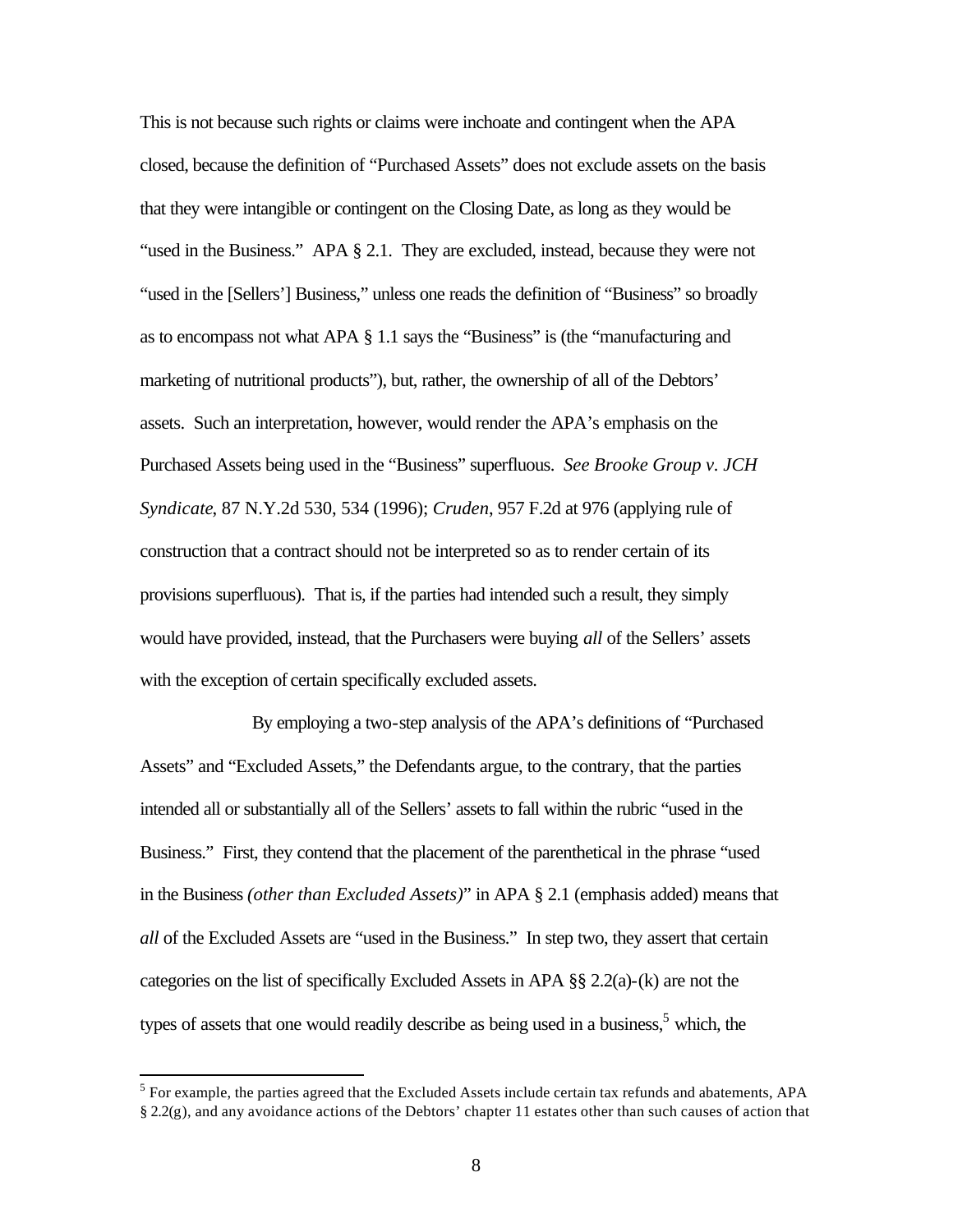Defendants contend, establishes, in the light of the first step of their analysis, that the parties intended "used in the Business" to be read extremely broadly.

The first step of the Defendants' argument is flawed, however. It would perhaps be persuasive if the parenthetical phrase in section 2.1 were "used in the Business (other than [*the*] Excluded Assets)," but, because of the missing "the," the parenthetical phrase is properly read to mean that the parties recognized only that *some*, *but not all*, of the Excluded Assets may be "used in the Business." That is, the term "Excluded Assets" serves two purposes: (1) to specify excluded assets that need to be so specified because they would otherwise be Purchased Assets because they are used in the Business, and (2) to specify types of assets expressly included in the Excluded Assets just as APA §§ 2.1(a)-(p) lists categories of assets specifically included in the Purchased Assets. *See Execulines*, 826 P.2d at 1336 (noting that the parties' omission of the unexpected credit from their list of specifically excluded assets does not automatically lead to the conclusion that they intended the credit to be a purchased asset, in the light of their general definition of the purchased assets as being those used in the seller's business).

Thus the Defendants' acknowledgement that certain of the specifically Excluded Assets in APA  $\S$  2.2(a)-(k) normally are not recognized as being used in a business actually corroborates that the restitution rights (which resemble certain assets listed in APA §§ 2.2(a)-(k))<sup>6</sup> also would not be used in the Business, and, therefore, were not intended to be included in the "Purchased Assets."

may exist against vendors, suppliers, or customers of the Sellers, which causes of action are Purchased Assets. APA § 2.2(j).

 $6$  See footnote 5, supra.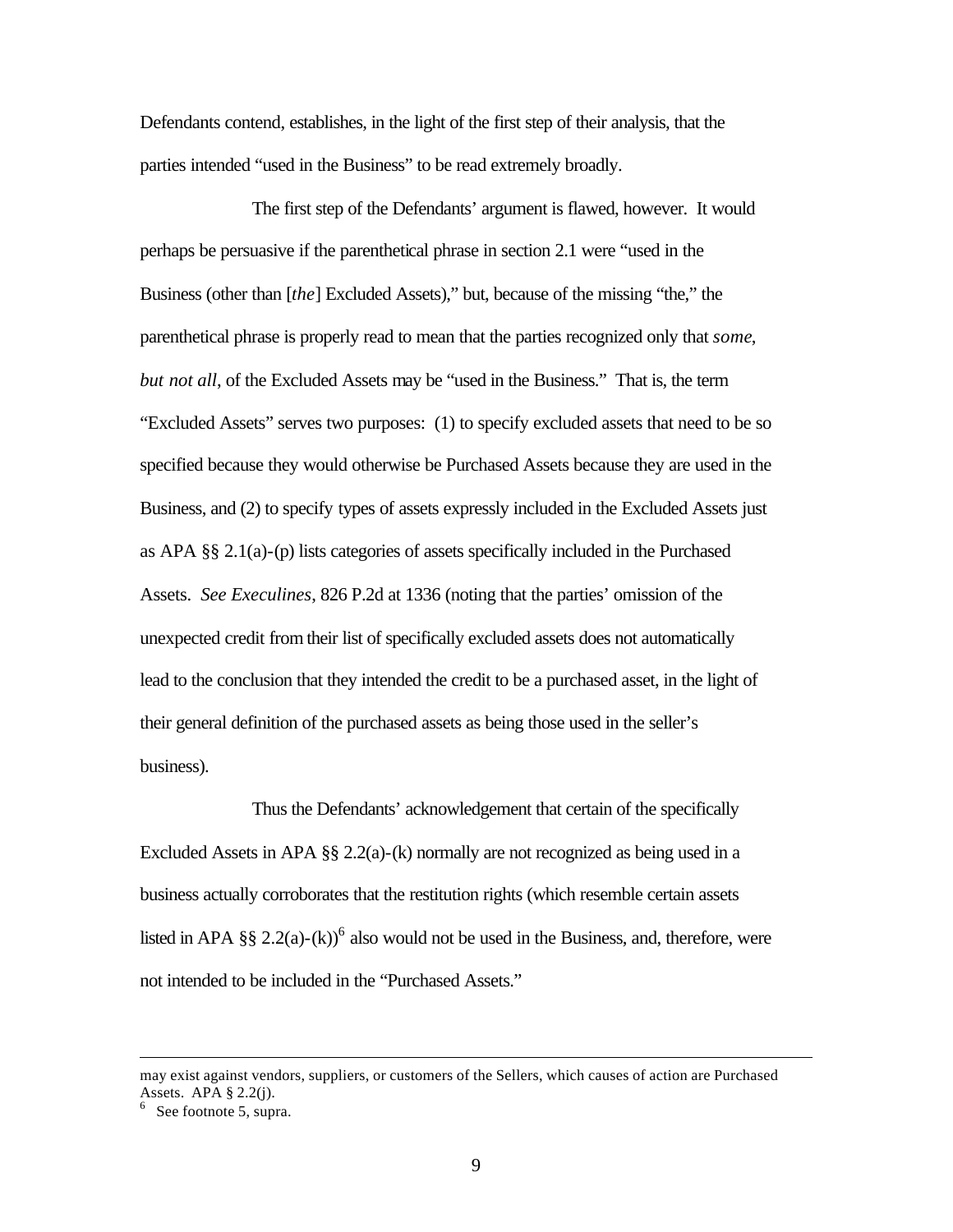Noting that the APA defines the "Business" as "the business of Sellers" *including*<sup>7</sup> the manufacturing and marketing of nutritional products" (emphasis added), the Defendants also argue that the parties' definition of the "Business" by its terms is not limited solely to the manufacturing and marketing of nutritional products. This, however, begs the question of how the insurance brokers' agreements to pay restitution could be said to be "used in the [Sellers'] Business." In response, the Defendants suggest that, because they have retained or might retain the services of the insurance brokers after the APA's closing, the restitution payments might affect their business relationships with the brokers. This is a considerable stretch, however. The restitution payments result from agreements between the brokers and the New York Attorney General; the Debtors did not even bring or, apparently, participate in the litigation that gave rise to the brokers' settlements. Nor was there any suggestion that the payments would render the brokers unable to provide future services. Indeed, there was no evidence offered that the payments would adversely affect the Purchasers' ongoing relationships with the brokers.

There does not appear to be a genuine issue then: as with the "demutualization" refunds in *Janowick* and the billing credit in *Execulines*, the Debtors' pre-closing contingent rights to restitution were not used in or even related to the Business except in the most general way that any other thing of value might be said to be used in a business, money being fungible, which interpretation, as noted above, is inconsistent with the APA's repeated emphasis on the Purchased Assets being "used in the Business." Compare *Bush Homes, Inc. v. Franklin Nat'l. Bank*, 24 A.D.2d 1012, 266 N.Y.S.2d 89 (2d Dep't. 1965), in which, unlike here, the dispute over the definition of the purchased assets was not between the parties to the agreement and, therefore, the court

<sup>&</sup>lt;sup>7</sup> See footnote 3, supra, regarding APA  $\S 1.3$ 's construction of "including."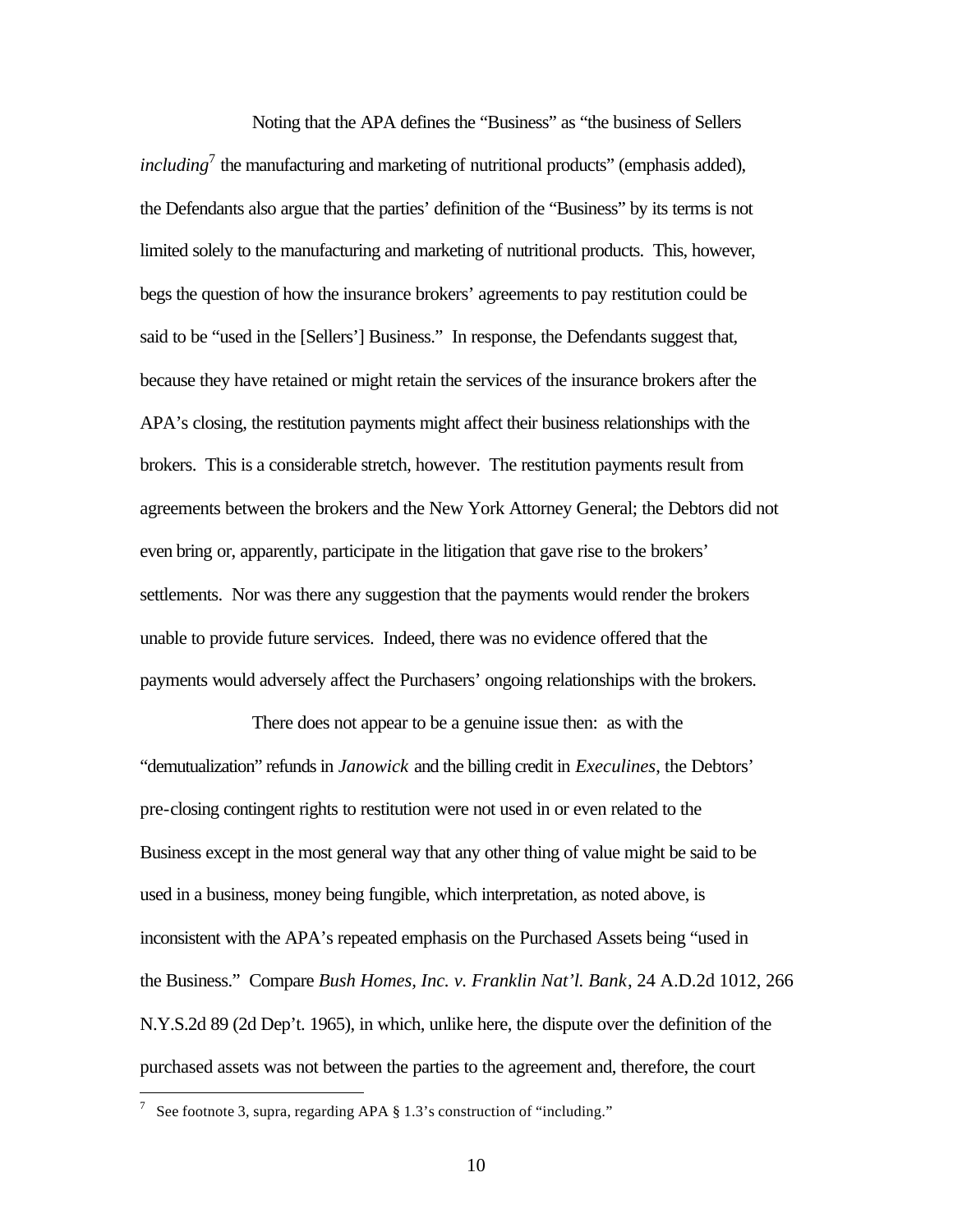found it permissible and appropriate to consider parol evidence whether the parties intended to include or exclude the asset. 24 A.D.2d at  $1013$ .<sup>8</sup>

Finally, the Defendants contended at the hearing and in a post-hearing submission that certain provisions of the APA, by using the phrase "relating to" (which can be viewed as a broad modifier, at least one that is more broad than "arising out of" or "solely related to," *see, e.g., Coregis Ins. Co. v. Am Health Found., Inc.*, 241 F.3d 123, 128-29 (2d Cir. 2001); *Vermont Pure Holdings, Ltd. v. Descartes Sys. Group, Inc.*, 140 F. Supp. 2d 331, 334 (D. Vt. 2001)), stretch the definition of "Purchased Assets" enough to fit their purposes. The Defendants point to APA § 8.9, which provides that if the Sellers receive any money "*relating to* or as proceeds of the Purchased Assets . . . such Person shall receive all such items in trust for . . . and shall remit the same . . . in kind to Purchasers." (Emphasis added.) They also point out that APA  $\S 2.1(p)$  lists as a Purchased Asset "any rights, claims or causes of action of Sellers against third parties *relating to* the Business. . . ." (Emphasis added.)

The Debtors were in part responsible for this line of reasoning, having made a similar argument themselves. That is, the Debtors, also urging a broad construction of the phrase "relating to," contend that the final clause of APA  $\S 2.1(p)$ (which states that the Purchased Assets include claims or causes of action of Sellers against third parties relating to the Business . . . [but] *excluding those related to* the

<sup>8</sup> In *Bush*, the parties defined the purchased assets as including "all" of the sellers' "causes in action . . . and all other assets tangible and intangible, if any, used . . . in the business," of "wholesale lumber distribution and the manufacture and erection and construction of prefabricated buildings." 24 A.D.2d at 1013. Although this language could be read as transferring *all* causes of action (the "used in the business" clause modifying only the reference to "and all other assets"), and, moreover, although the cause of action at issue apparently was directly related to the business (at least the dissent made these two observations, *id*.), the court denied a motion for summary judgment on the basis of parol evidence that the parties intended to exclude the particular cause of action from the purchased assets. *Id*.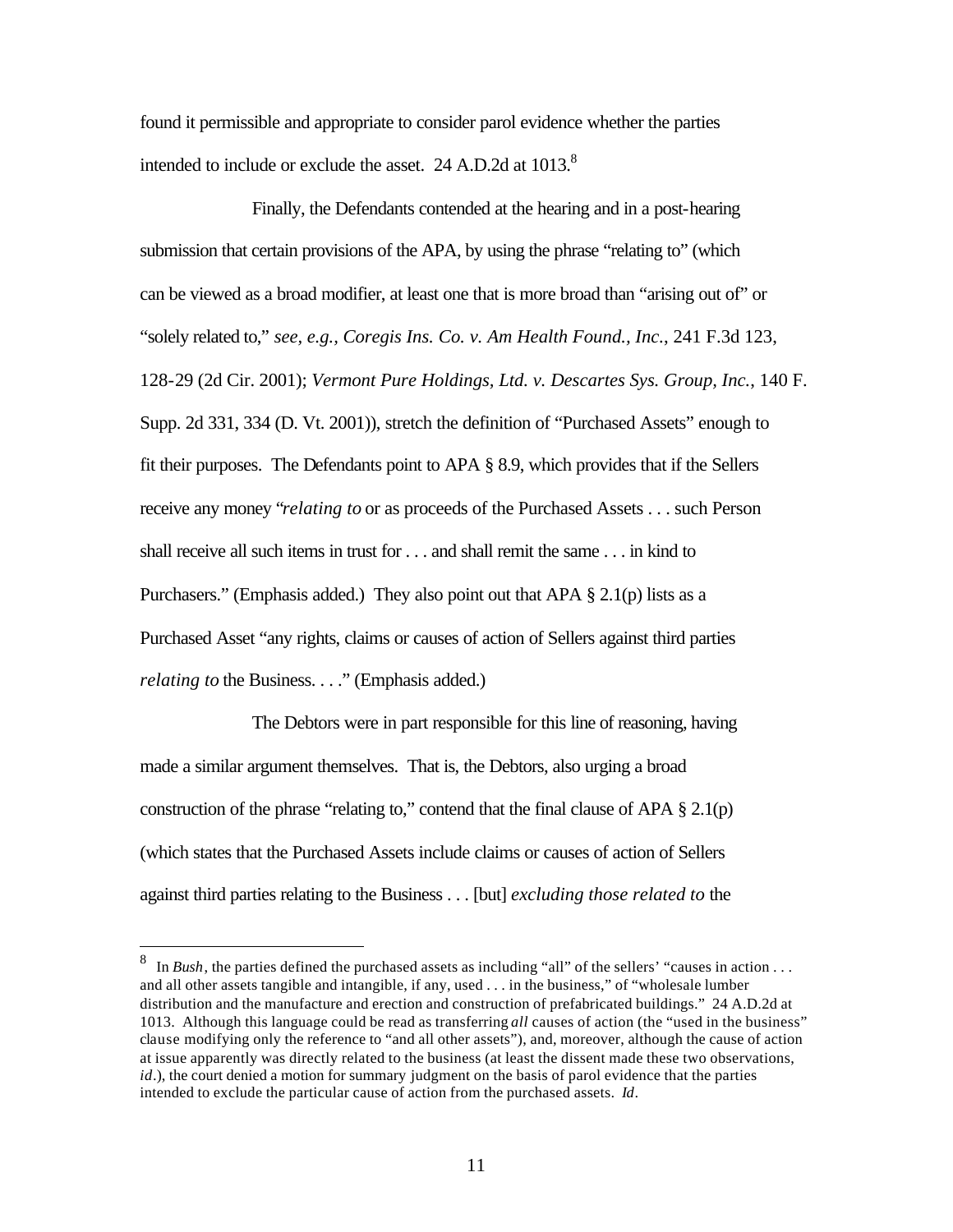Excluded Assets . . ." (emphasis added)) when read in conjunction with APA § 2.2(i) (which provides that "all insurance policies" are Excluded Assets) means that the restitution rights (arising ultimately from the brokers' alleged bid rigging when with the Debtors were trying to buy insurance policies) was specifically excluded from the Purchased Assets as a cause of action<sup>9</sup> "related to" the specifically excluded insurance policies.<sup>10</sup>

The Debtors correctly observe that something may be "related to" more than one thing. As between the Defendants' and the Debtors' arguments, moreover, the Debtors' "related-to" reference in the APA more specifically addresses the Sellers' rights against the brokers. Moreover, the Debtors purchased the insurance policies and are entitled to retain their benefits post-closing (APA § 2.2(i)); therefore, it may be argued, as the *Janowick* court did in an analogous situation, 2005 U.S. Dist. LEXIS 16728 at 9-10, that the parties intended the Debtors, who assumed responsibility for the policies and were entitled to retain their benefits, also to retain their rights against the brokers for improperly charging them when they were obtaining the policies. On the other hand, the "relatedness" in the provisions highlighted by the Defendants is more remote, ultimately circling back to the limitation of "used in the Business" other than as an "Excluded Asset." And as noted above, the restitution rights are "related" to the Business only to the extent that they are something of value that may, like any other asset that is convertible into money, be used in the business, a connection that is too tangential to support the treatment of the restitution rights as a Purchased Asset.

 $9$  See APA § 2.1(p).

<sup>&</sup>lt;sup>10</sup> The Defendants correctly note that, at best for the Sellers, the restitution rights *only* "relate" to the insurance policies and their proceeds. Such claims are not insurance "proceeds" in and of themselves. *Reymet Federal Credit Union v. Jones* (*In re Jones*), 19 B.R. 293, 295 (Bankr. E.D. Va. 1982).